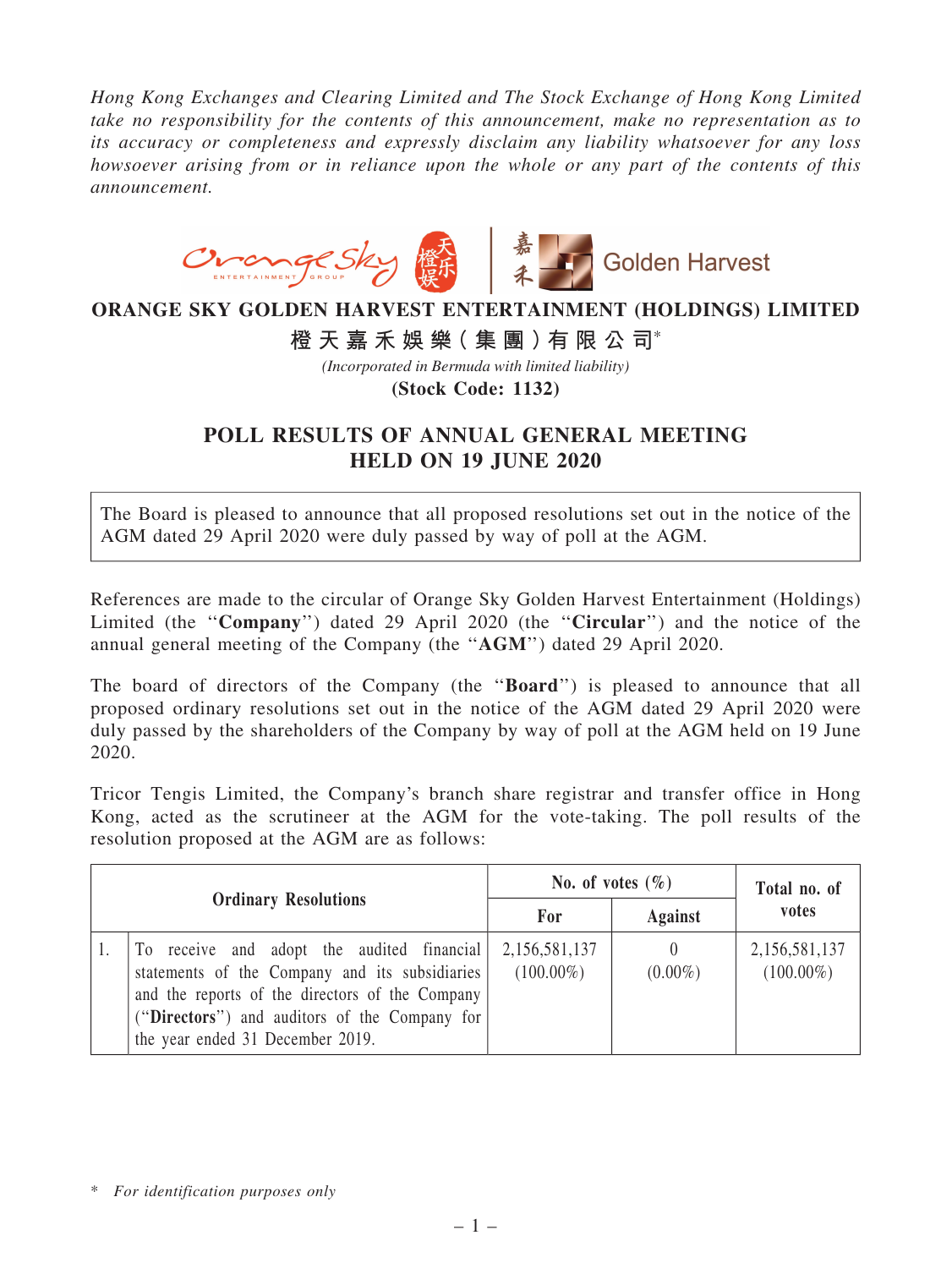| <b>Ordinary Resolutions</b> |                                                                                                                                                                                                                                              | No. of votes $(\% )$          |                              | Total no. of                  |
|-----------------------------|----------------------------------------------------------------------------------------------------------------------------------------------------------------------------------------------------------------------------------------------|-------------------------------|------------------------------|-------------------------------|
|                             |                                                                                                                                                                                                                                              | For                           | <b>Against</b>               | votes                         |
| 2.                          | To re-elect Ms. Go Misaki as an executive<br>(a)<br>Director;                                                                                                                                                                                | 2,151,066,137<br>$(99.74\%)$  | 5,515,000<br>$(0.26\%)$      | 2,156,581,137<br>$(100.00\%)$ |
|                             | To re-elect Mr. Peng Bolun as an executive<br>(b)<br>Director;                                                                                                                                                                               | 2,151,066,137<br>$(99.74\%)$  | 5,515,000<br>$(0.26\%)$      | 2,156,581,137<br>$(100.00\%)$ |
|                             | To re-elect Mr. Leung Man Kit as an<br>(c)<br>independent non-executive Director;                                                                                                                                                            | 2,155,676,137<br>$(99.96\%)$  | 905,000<br>$(0.04\%)$        | 2,156,581,137<br>$(100.00\%)$ |
|                             | To re-elect Ms. Wong Sze Wing as<br>(d)<br>an<br>independent non-executive Director; and                                                                                                                                                     | 2,155,676,137<br>$(99.96\%)$  | 905,000<br>$(0.04\%)$        | 2,156,581,137<br>$(100.00\%)$ |
|                             | To authorise the board of Directors to fix<br>(e)<br>the Directors' remuneration.                                                                                                                                                            | 2,156,581,137<br>$(100.00\%)$ | $\theta$<br>$(0.00\%)$       | 2,156,581,137<br>$(100.00\%)$ |
| 3.                          | To re-appoint Messrs. KPMG as auditors of the<br>Company and to authorise the board of Directors<br>to fix their remuneration.                                                                                                               | 2,156,581,137<br>$(100.00\%)$ | $\overline{0}$<br>$(0.00\%)$ | 2,156,581,137<br>$(100.00\%)$ |
| 4.                          | To grant a general mandate to the Directors to<br>allot, issue and deal with additional shares of the<br>Company not exceeding 20% of the issued share<br>capital of the Company as at the date of passing<br>this resolution.               | 2,148,903,137<br>$(99.64\%)$  | 7,678,000<br>$(0.36\%)$      | 2,156,581,137<br>$(100.00\%)$ |
| 5.                          | To grant a general mandate to the Directors to<br>repurchase shares in the share capital of the<br>Company representing up to 10% of its issued<br>share capital as at the date of passing this<br>resolution.                               | 2,156,553,137<br>$(99.99\%)$  | 28,000<br>$(0.01\%)$         | 2,156,581,137<br>$(100.00\%)$ |
| 6.                          | To extend the general mandate granted to the<br>Directors to allot, issue or deal with shares of the<br>Company by the number of shares repurchased<br>under resolution no. 5.                                                               | 2,148,903,137<br>$(99.64\%)$  | 7,678,000<br>$(0.36\%)$      | 2,156,581,137<br>$(100.00\%)$ |
| 7.                          | To approve and adopt the new share option<br>scheme and to authorise the directors of the<br>Company to grant options to subscribe for shares<br>of the Company thereunder and handle matters in<br>relation to the new share option scheme. | 2,148,903,137<br>$(99.64\%)$  | 7,678,000<br>$(0.36\%)$      | 2,156,581,137<br>$(100.00\%)$ |

According to the poll results stated above, as more than 50% of the votes were cast in favour of each of the above resolutions, all the resolutions were duly passed as ordinary resolutions of the Company.